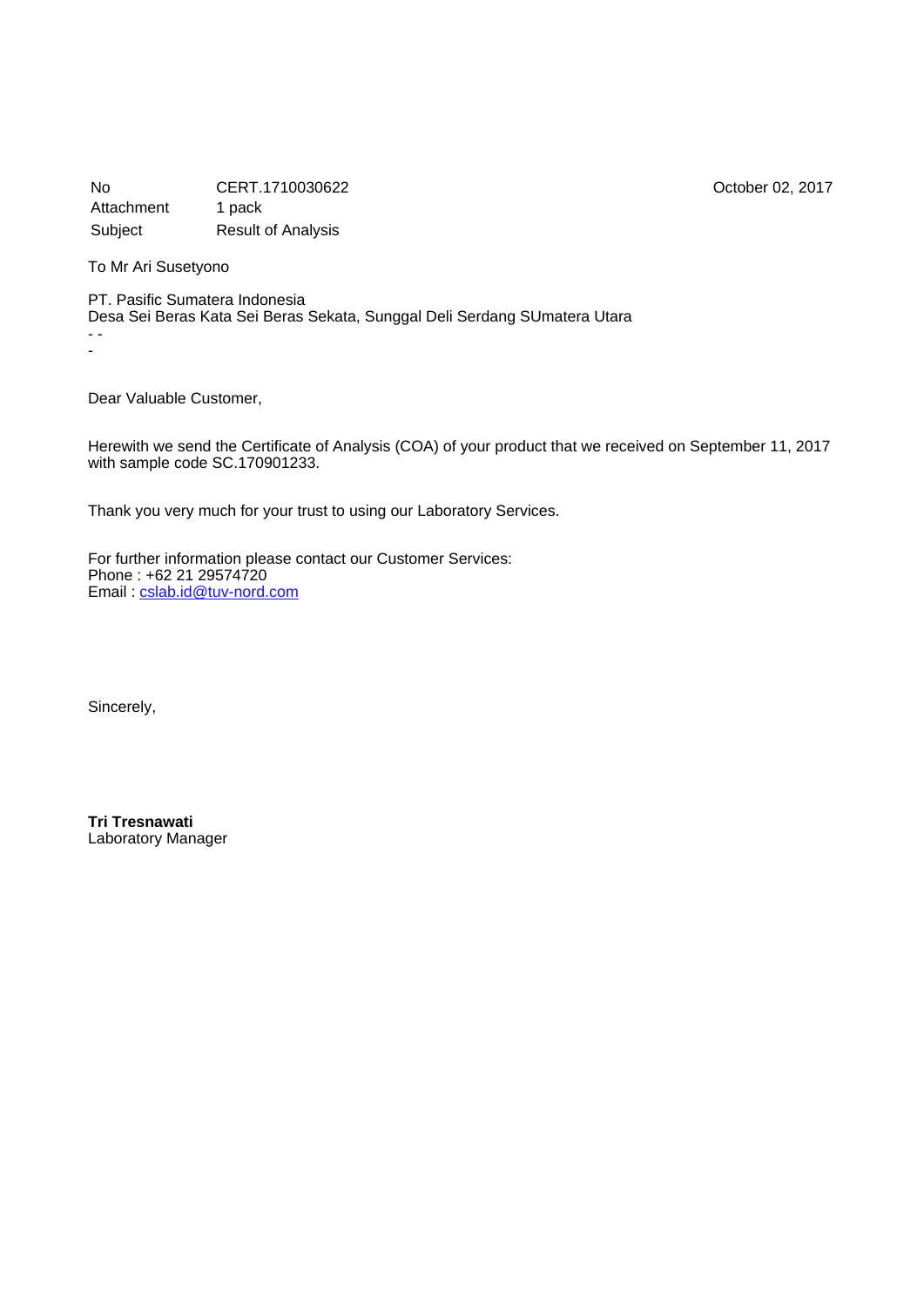### **REPORT OF ANALYSIS**

Certificate No<br>No. Sertifikat

Sample code No. No. Kode Contoh SC.170901233

# NO. 2010 | 2010 | 2020 | 2021 | 2021 | 2021 | 2021 | 2022 | 2022 | 2022 | 2022 | 2022 | 2022 | 2022 | 2022 | 20

| Customer<br>Pelanggan                          | PT. Pasific Sumatera Indonesia<br>Desa Sei Beras Kata Sei Beras Sekata, Sunggal Deli Serdang SUmatera Utara |
|------------------------------------------------|-------------------------------------------------------------------------------------------------------------|
| Subject<br>Sample                              | Minuman Sari Buah SNI 3719:2014                                                                             |
| <b>Sample Description</b><br>Keterangan contoh | <b>Bottle</b>                                                                                               |
| Priority<br>Prioritas                          | Urgent                                                                                                      |
| <b>Received Date</b><br>Tanggal Terima         | September 11, 2017                                                                                          |
| <b>Finished Date</b><br>Tanggal Selesai        | October 02, 2017                                                                                            |

Approved by Disetujui oleh

Kartika. S Technical Manager Date : October 02, 2017

Page 1 from 3

This test results related to the samples submitted only Certificate can not be reproduced and published without approval from PT. TÜV NORD Indonesia Laboratory Division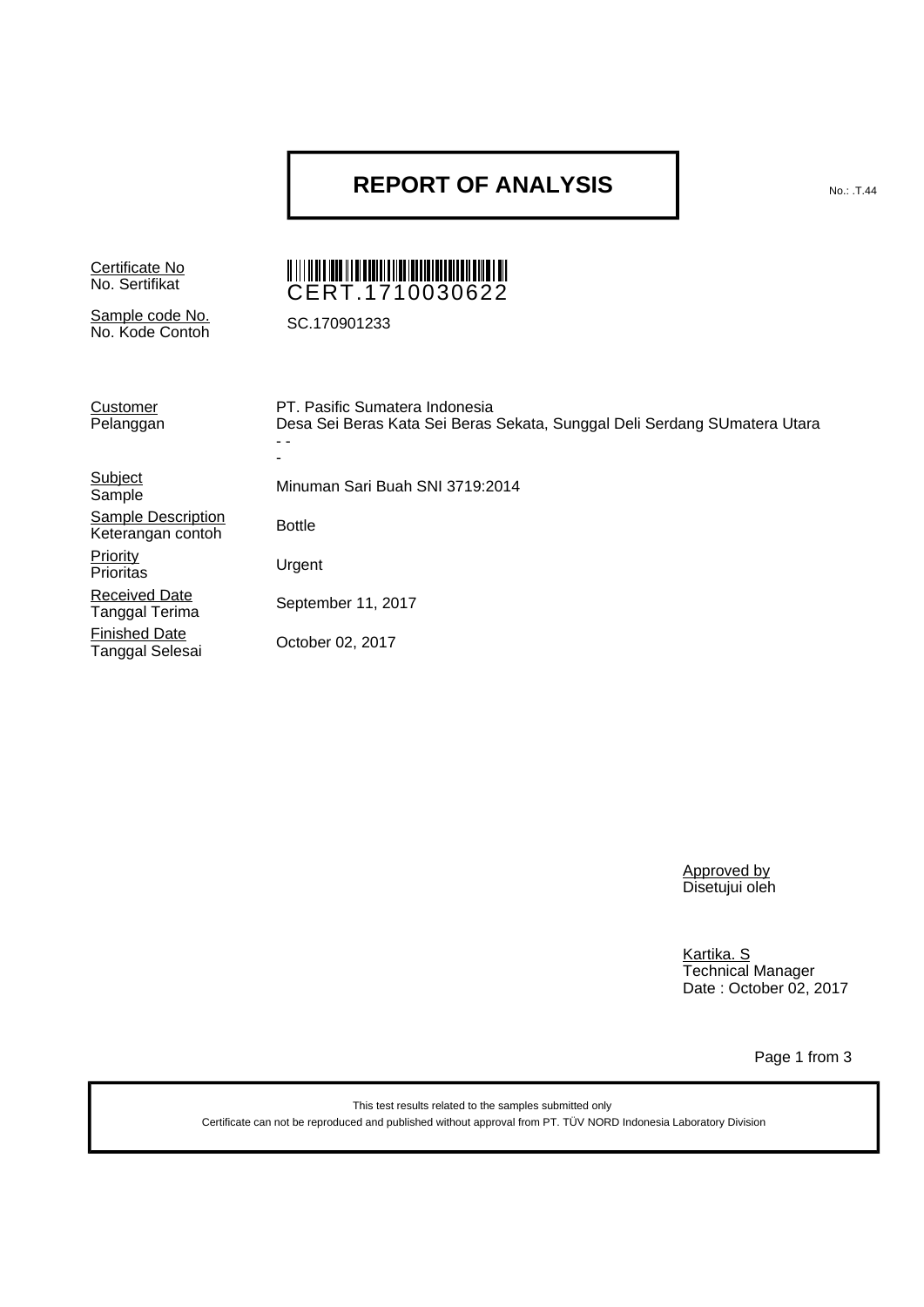### **REPORT OF ANALYSIS**

Certificate No<br>No. Sertifikat

# NO. 2010 | 2010 | 2020 | 2020 | 2021 | 2021 | 2021 | 2021 | 2021 | 2021 | 2021 | 2021 | 2021 | 2021 | 2021 | 20

Sample code No. No. Kode Contoh SC.170901233

| <b>PARAMETERS</b>          | <b>UNITS</b> | <b>RESULTS</b>      | <b>METHOD</b>                                    |
|----------------------------|--------------|---------------------|--------------------------------------------------|
| Appearance                 |              | Normal              | Visual                                           |
| Odor                       |              | Unpleasant Odor     | SNI 01-2891-1992 Butir 1.2                       |
| Taste                      | --           |                     | SNI 01-2891-1992 Butir 1.2                       |
| Color                      | --           | <b>Brown</b>        | Visual                                           |
| Na Saccharin               | mg/kg        | Not Detected        | MU-03/03 (HPLC)                                  |
| Na Cyclamate               | mg/kg        | Not Detected        | MU-03/32 (HPLC)                                  |
| Sodium benzoate            | mg/kg        | Not Detected        | MU-03/03 (HPLC)                                  |
| Potassium Sorbate          | mg/kg        | Not Detected        | MU-03/03 (HPLC)                                  |
| Lead (Pb)                  | mg/kg        | Not Detected        | MU-03/61                                         |
| Cadmium (Cd)               | mg/kg        | Not Detected        | MU-03/61                                         |
| Tin (Sn)                   | mg/kg        | Not Detected        | MU-03/61                                         |
| Mercury (Hg)               | mg/kg        | Not Detected        | MU-03/61                                         |
| Arsenic (As)               | mg/kg        | Not Detected        | MU-03/61                                         |
| <b>Total Plate Count</b>   | cfu/ml       | $4.9 \times 10^{3}$ | SNI 01-2897-1992 Butir 1.1                       |
| Coliform                   | cfu/ml       | < 10                | BAM 2002 Ch.4 (Pour Plate)                       |
| Escherichia coli           | MPN/ml       | $<$ 3               | SNI 01-2897-1992 Butir 3.1                       |
| Salmonella sp.             | per 25 ml    | Negative            | SNI 01-2897-1992 (4)                             |
| Staphylococcus aureus      | cfu/ml       | < 10                | BAM 2001 chapter 12 (spread plate)               |
| Mold & Yeast               | cfu/ml       | $5.0 \times 10^{1}$ | Compendium 3rd edition, Chap.<br>16.52, th. 1992 |
| Total Soluble Solid (20°C) | °Β           | 1.70                | Refractometric                                   |

Approved by Disetujui oleh

Kartika. S Technical Manager Date : October 02, 2017

Page 2 from 3

This test results related to the samples submitted only Certificate can not be reproduced and published without approval from PT. TÜV NORD Indonesia Laboratory Division